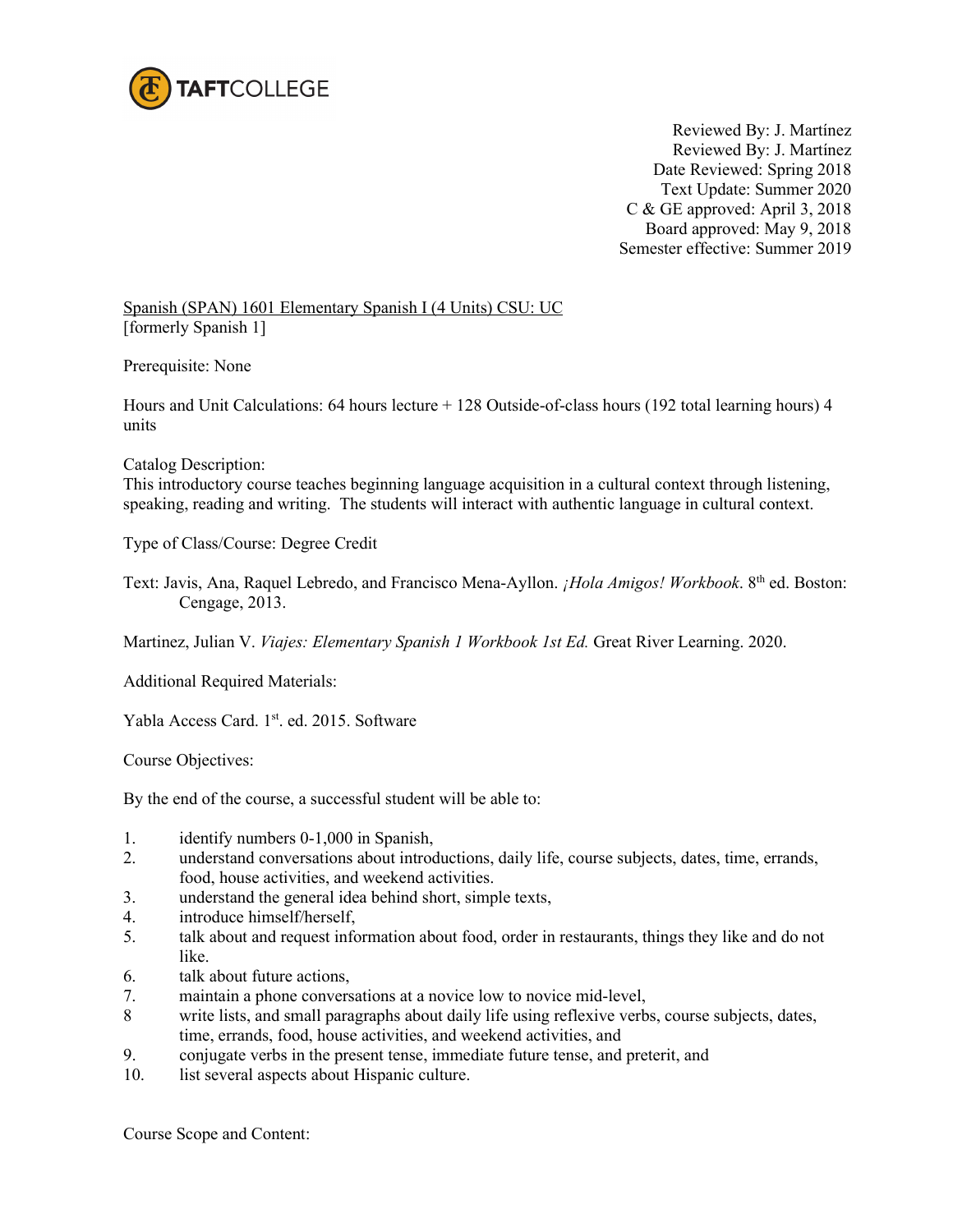

Unit I Lección 1: The First Day of Class

- A. The alphabet
- B. The days of the week, numbers 0-10, colors and vocabulary related to greetings and farewells
- C. Cognates and family members (Destinos)
- D. The verb ser
- E. The agreement of articles, nouns and adjectives

Unit II What Classes do We Take?

- A. –Ar verbs in the present indicative tense
- B. Know the numbers 11-100
- C. Telling time
- D. Clothing vocabulary (Destinos)

Unit III A Very Busy Day

- A. –Er and -ir verbs in the present indicative tense
- B. The verbs tener and venir in the present indicative tense
- C. Expression with "tener"
- D. Numbers 200-1,000
- E. Months and seasons (Destinos)

Unit IV Activities for a Weekend

- A. Ir, dar and estar
- B. Saber and conocer
- C. *Ir a + infinitive*
- D. Colors, descriptive adjectives and numbers (100-1,000) (Destinos)
- Unit V A Welcome Party
	- A. The present progressive tense
	- B. Ser and estar
	- C. Stem-changing (e>ie)
	- D. Food groups (Destinos)
	- E. Preterit (Destinos)

Unit VI At the Bank and at the Post Office

- A. Stem-changing verbs ( $o$ >ue and  $e$ >i)
- B. Direct object pronouns
- C. Preterit
- D. Reflexive verbs
- E. Gustar

Learning Activities Required Outside of Class:

The students in this class will spend a minimum of 8 hours per week outside of the regular class time doing the following:

1. Studying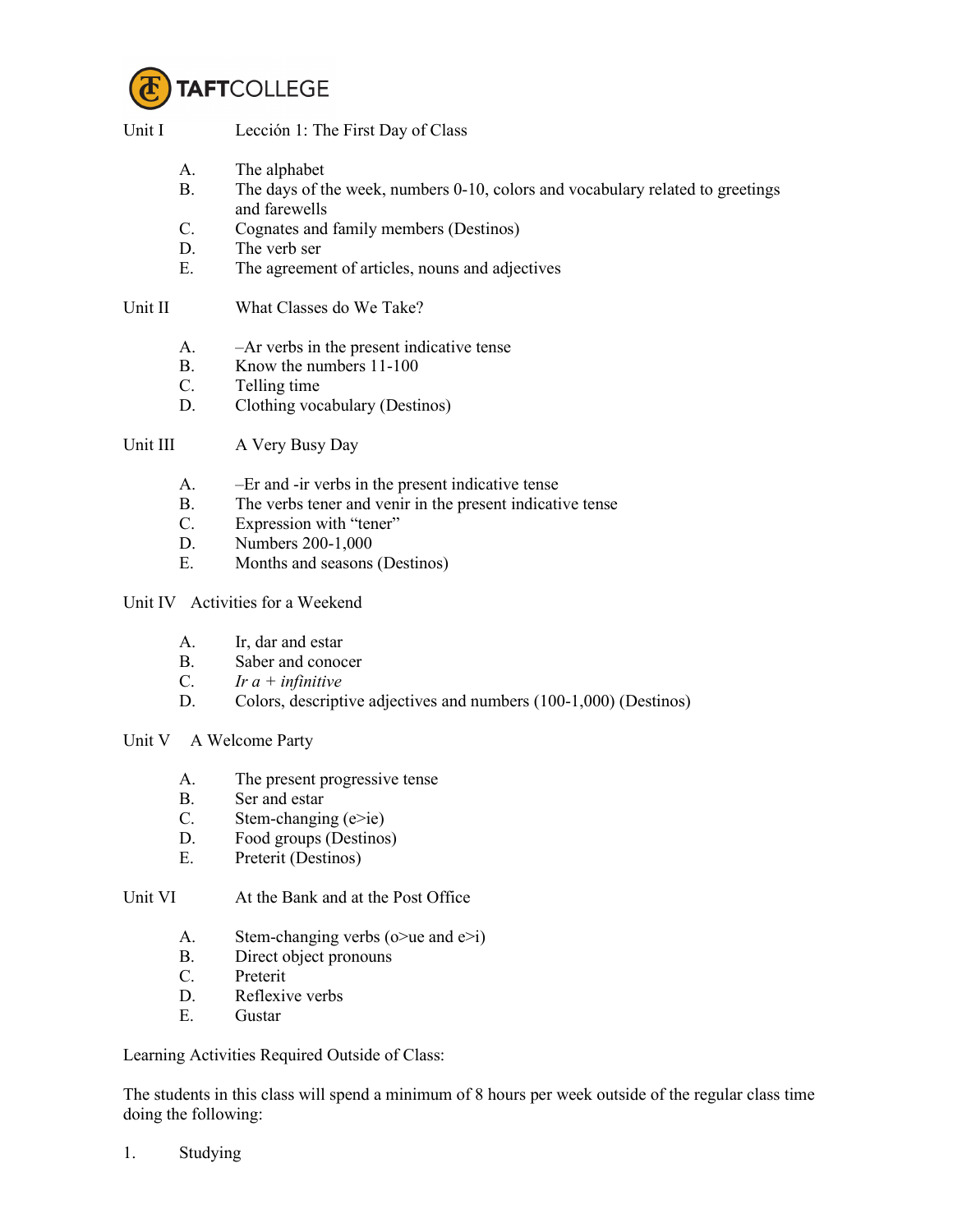

- 2. Answering questions
- 3. Skill practice
- 4. Required reading
- 5. Written work
- 6. Working on on-line activities

Methods of Instruction:

- 1. A brief introduction to the principles of Spanish pronunciation prior to textbook work,
- 2. Practice in familiar expressions that are used in everyday situations,
- 3. Active conversations on subjects and situations meaningful to students,
- 4. Reading aloud of passages in Spanish, followed by oral question-and answer exercises,
- 5. Discussion of grammar followed by brief written exercises,
- 6. Preparation by students of short written composition exercises,
- 7. Gradual increase in use of Spanish in classroom,
- 8. Simple conversations based upon " Detalle cultural" and "De todo un poco" [A little about everything] containing information of culture, history, and geography of Spain and Latin America,
- 9. Review and practice with students individually and in groups in class, and
- 10. Appropriate multimedia materials

Methods of Evaluation:

- 1. Substantial writing assignments, including:
	- a. written homework
- 2. Skill demonstrations, including:
	- a. class performance and participation cards
- 3. Other examinations, including:
	- a. multiple choice
		- b. true/false
		- c. completion
		- d. writing complete sentences
		- e. listening comprehension

Supplemental Data:

| TOP Code:                 | 110500 Spanish      |
|---------------------------|---------------------|
| <b>SAM Priority Code:</b> | E: Non-Occupational |
| Funding Agency:           | Y: Not Applicable   |